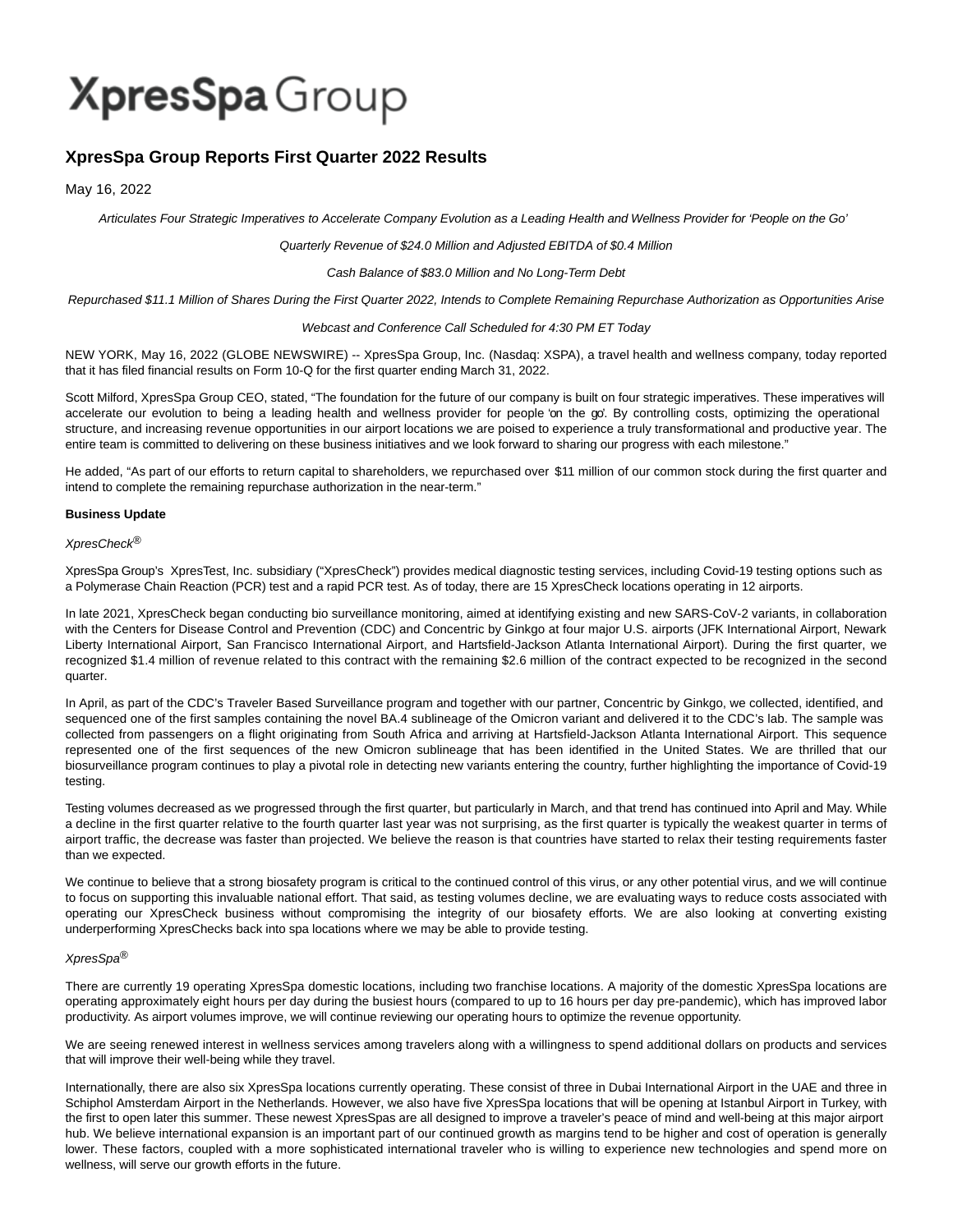# Treat™

Treat is our travel, health and wellness brand transforming the way we access care through a suite of health and wellness services supported by an integrated digital platform and a relevant retail offering to the traveling public.

Treat's on-site centers are currently located in JFK International Airport in New York and in Phoenix Sky Harbor International Airport in Arizona, and we will open later this year in Salt Lake City International Airport in Utah.

Our teams provide travel-related diagnostic testing for virus, cold, flu and other illnesses as well as hydration therapy, IV Drips, and vitamin injections. Travelers can purchase time blocks to use our wellness rooms to engage in interactive services like self-guided yoga, meditation and low impact weight exercises, or to relax and unplug from the hectic pace of the airport and renew themselves before or after their trip.

We will continue to evaluate the Treat model for expansion as we evolve the product and service offerings in our current locations. We will also use the opportunity to evolve and align spa services with some of the more popular Treat offerings to further integrate these businesses.

# **HyperPointe Acquisition**

In January 2022, we announced and closed on the acquisition of gcg Connect, LLC d/b/a HyperPointe. HyperPointe is a leading digital healthcare and data analytics relationship marketing agency servicing the global healthcare and pharmaceutical industry. HyperPointe has significant experience in patient and healthcare professional marketing and deep technological experience with CXM (customer experience management) and data analytics.

Since June 2020, HyperPointe's management team and suite of services and technology have been used to develop and deploy the technological infrastructure needed to scale the growth of our XpresCheck business. HyperPointe's experience in this space continues to serve the XpresCheck business and will play a critical role in the expansion of ongoing biosurveillance efforts.

# **Share Repurchase Program**

During the first quarter, we continued to execute on our share repurchase program, repurchasing 7.1 million shares at average cost of \$1.55 per share, for a total of \$11.1 million, all subject to blackout restrictions.

Based upon the current share price, which management believes is substantially undervalued, our intention is to repurchase additional shares when possible and complete the existing repurchase authorization in the near-term, subject to the limitations of blackout restrictions. As of May 16, 2022, there are 3.2 million shares that may be purchased under the current authorization.

# **Liquidity and Financial Condition**

As of March 31, 2022, we had cash and cash equivalents, excluding restricted cash, of \$83.0 million and no long term debt.

# **Summary of First Quarter 2022 Financial Results**

Total revenue during the three months ended March 31, 2022 was \$24.0 million compared to \$8.5 million in the corresponding period in 2021. The increase in revenue was primarily due to the recognition of revenue from XpresCheck locations, although we also generated \$2.9 million in revenue from our reopened XpresSpa locations and \$0.5 million from the HyperPointe business acquired.

#### Cost of Sales

Cost of sales increased to \$15.0 million from \$4.2 million in the prior year first quarter due to the increased costs to operate the XpresCheck locations due to the Covid-19 pandemic, and the reopening of certain XpresSpa locations that were temporarily closed during the first quarter of 2021.

#### General and Administrative Expenses

General and administrative expenses were \$10.2 million compared to \$4.5 million for the year ago comparable period. The increase was primarily due to functional costs associated with the operations of XpresCheck and Treat wellness centers, XpresSpa locations, and the newly acquired HyperPointe segment.

# Income from Operations

Loss from operations was \$2.5 million compared to \$0.9 million in the prior year first quarter.

#### Net Income Attributable to Common Shareholders

Net loss attributable to common shareholders was \$4.3 million compared to \$1.1 million in the prior year first quarter.

# **XpresCheck Operational Metrics**

Total Patients by Quarter

| Q1 2021 | 37,589  |
|---------|---------|
| Q2 2021 | 92,415  |
| Q3 2021 | 113.212 |
| Q4 2021 | 104,805 |
| Q1 2022 | 78,976  |

Total Rapid Test (Antigen and PCR) / Percent of Total Patients by Quarter

| Q1 2021 | 27,651  | 74%  |
|---------|---------|------|
| Q2 2021 | 75,788  | 182% |
| Q3 2021 | 110,376 | 97%  |
| Q4 2021 | 103,000 | 98%  |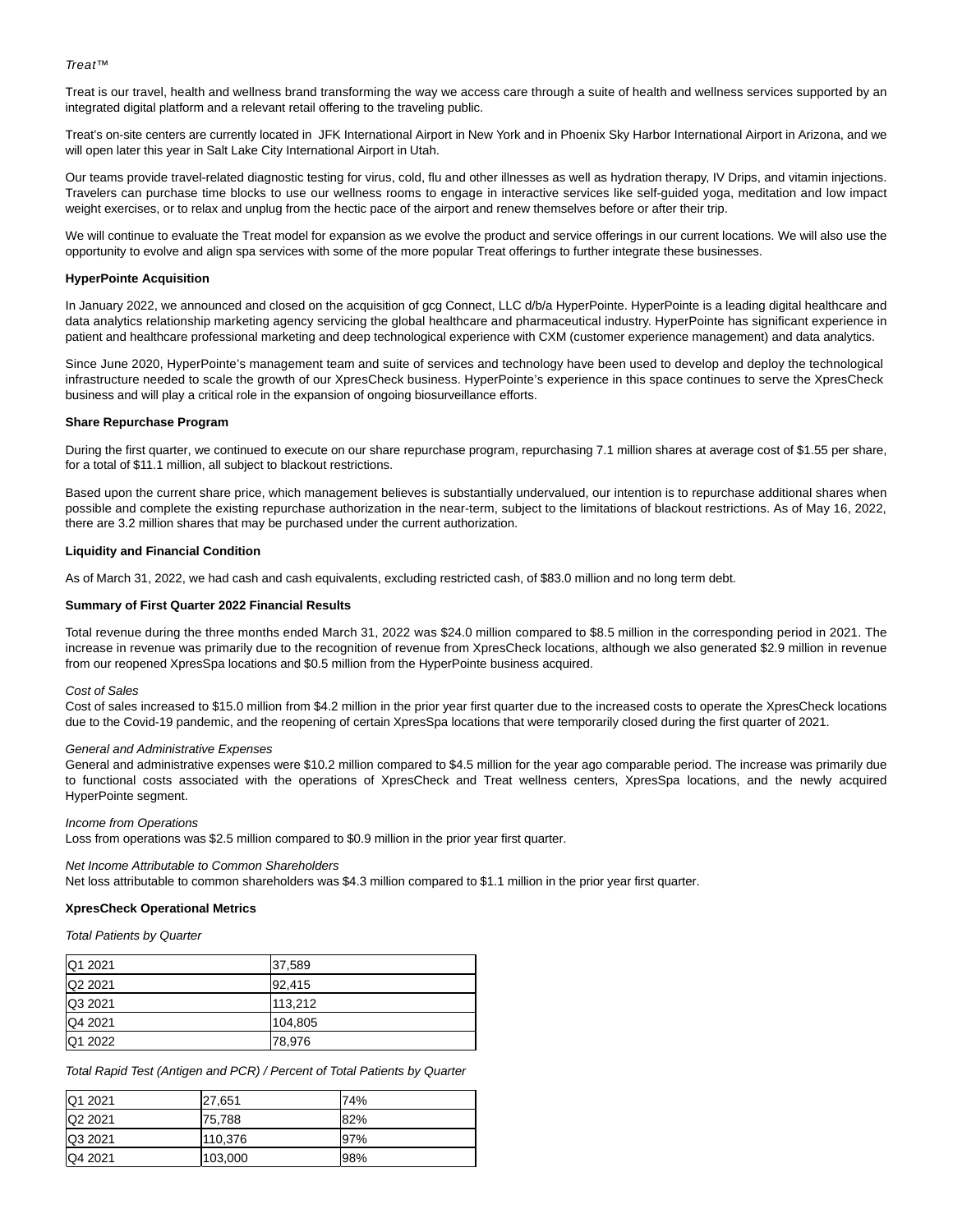| Q <sub>1</sub><br>.2022<br>∼∸∼ |  |
|--------------------------------|--|
|                                |  |

Rapid PCR Tests / Percent of Total Rapid Tests by Quarter

| <b>Q1 2021</b> | 114     | 0%  |
|----------------|---------|-----|
| Q2 2021        | 32,382  | 43% |
| Q3 2021        | 74,090  | 67% |
| Q4 2021        | 101,526 | 99% |
| Q1 2022        | 78,261  | 99% |

# **Non-GAAP Financial Metrics**

#### Adjusted EBITDA

On a non-GAAP basis, Adjusted EBITDA was \$0.4 million during the first quarter 2022, compared to Adjusted EBITDA of \$0.9 million in the prior year first quarter.

We define Adjusted EBITDA as earnings before interest, taxes, depreciation and amortization expense, non-cash charges, and stock-based compensation expense.

We consider Adjusted EBITDA to be an important indicator for the performance of our operating business, XpresCheck. In particular, we believe that it is useful for analysts and investors to understand that Adjusted EBITDA excludes certain transactions not related to core cash operating activities, which are primarily related to XpresCheck. We believe that excluding these transactions allows investors to meaningfully analyze the performance of core cash operations.

A reconciliation of operating loss presented in accordance with GAAP for the three-month periods ended March 31, 2022 and 2021 to Adjusted EBITDA (loss) is presented in the table below:

|                                  | Three months ended March 31, |  |       |
|----------------------------------|------------------------------|--|-------|
|                                  | 2022                         |  | 2021  |
| Income (loss) from operations    | \$<br>$(2,451)$ \$           |  | (921) |
| Add back:                        |                              |  |       |
| Depreciation and amortization    | 1,264                        |  | 744   |
| Impairment/disposal of assets    |                              |  | 22    |
| Stock-based compensation expense | 1,543                        |  | 1,005 |
| <b>Adjusted EBITDA /(Loss)</b>   | \$<br>356                    |  | 850   |

#### **Revised 2022 Revenue Target**

Based on the swift relaxation of Covid-19 testing requirements by other countries for flights originating in the United States and the continued volatility of testing, we anticipate revenues to be lower than we originally forecasted.

#### **Webcast and Conference Call Today**

We will host a webcast and conference call at 4:30 p.m. Eastern Time today.

We encourage investors and interested parties to listen via webcast as there is a limited capacity to access the conference call by dialing 1-212-231-2930. To submit a question, please email [ir@xpresspagroup.com.](mailto:ir@xpresspagroup.com)

The live and later archived webcast can be accessed from the Investor Relations section of the Company's website at [http://xpresspagroup.com.](http://xpresspagroup.com/) Visitors to the website should select the "Investors" tab and navigate to the "Events" link to access the webcast.

#### **Participation in Water Tower Research Fireside Chat Series**

We will participate in the Water Tower Research Fireside Chat Series on Thursday, May 19, 2022 at 2:00 PM Eastern Time when XpresSpa Group CEO, Scott Milford, will discuss his strategic vision for the Company. Topics will include:

- Building a scalable and profitable unified offering under one brand
- Developing an out of airport strategy
- International expansion
- Potential for accretive acquisitions to accelerate growth

If you are an institutional or retail investor and would like to listen to this fireside chat, please click below to register for the event.

Webcast Link: [Water Tower Research | Scott Milford, CEO of XpresSpa Group, May 19,](https://www.globenewswire.com/Tracker?data=gYNfITKmBQOCumBKFGXfEaci1qgSTU-umKorKd0GH0C6gO9aa0K5Y-F8vmAO0Px3agOvH6KrIkRNyDLBKMLN9k1L_XHVDWBc72zwIvGOl8TwrOxfHr9wOlwgN6om5X02oRbAntgXQW3TUrb4sZ1K_d8NIioO92PO6JM4xor8c_nWJ07f4ZvMLwCXd0qlGlfnEOkYH29QbVsGByx9EsinmqF_O7cd7is40TMoHF1p93gHF1slQADLAiDEMihBahXzBB1vG7v1mCOz-IlEXDBZmETRM5sxTBym1H4d0r0j2pI=)

#### **About XpresSpa Group, Inc**.

XpresSpa Group, Inc. (Nasdaq: XSPA) is a leading global health and wellness holding company operating three brands: XpresCheck®, XpresSpa®, Treat™.